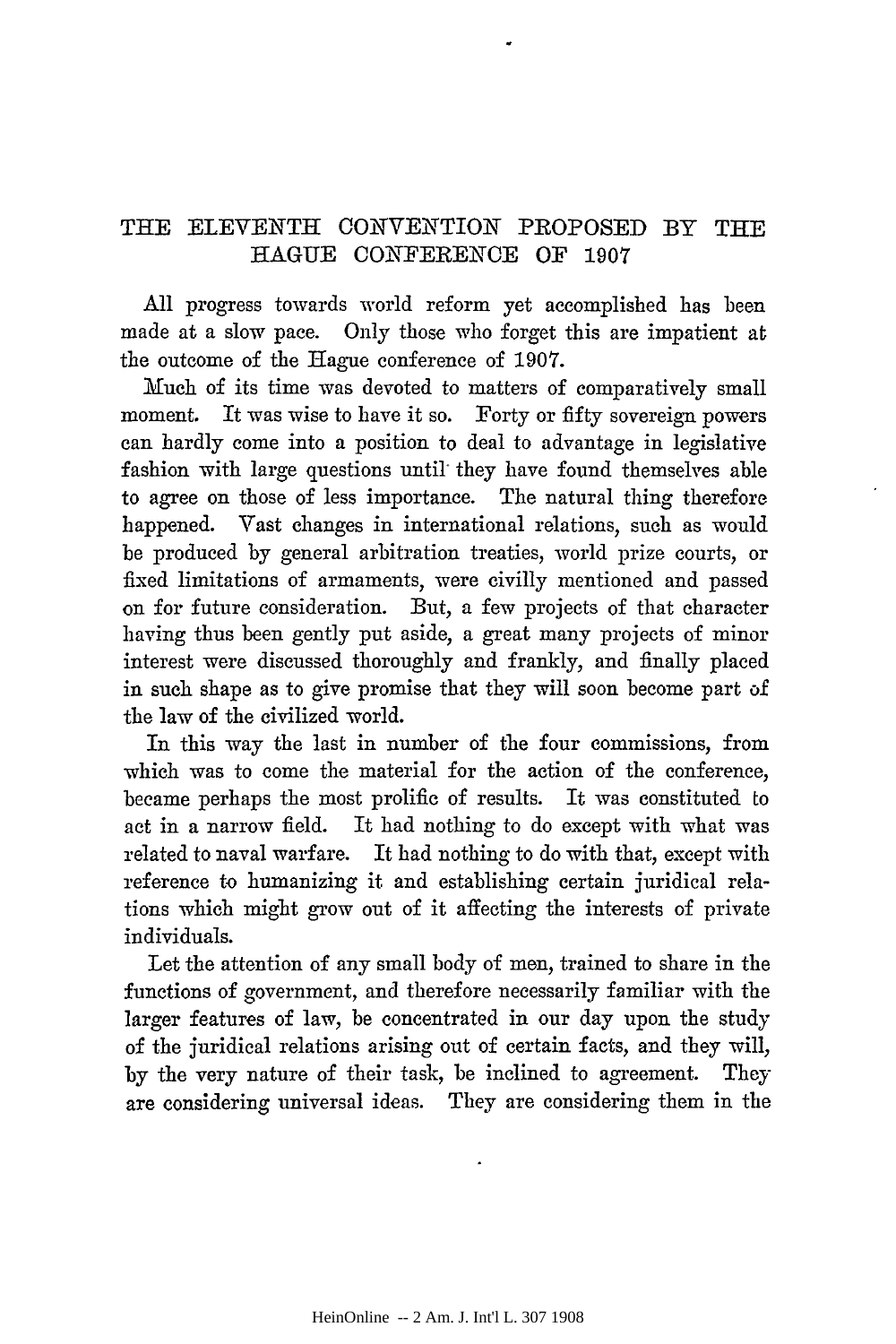light of the justice belonging to an advanced civilization. They are interpreting or ascertaining or reframing rules of law; and law in its essence belongs to the realm of the eternal, and is one for all men who are able to see it as it is.

The conference referred seven subjects to the Fourth Commission for investigation. Of these, five were of a kind that intimately concerned the special interests of the leading powers. These were the seizure of private property of subjects of the enemy at sea, contraband of war, blockade, the destruction of neutral ships at sea, and the general application to sea warfare of the rules already established for warfare on land. It is not surprising that the commission found itself able to do little or nothing in respect to any of them.

The remaining subjects, the transformation of merchant ships into men of war and the treatment of merchant ships of the enemy away from home at the outbreak of war, fared better because the interests of the different powers were in less opposition. The conventions recommended, however (the sixth and seventh, as adopted), were deemed by the delegation from the United States to be steps backward, and their approval was withheld.

This disposition of the business referred to it would have left the work of the Fourth Commission comparatively insignificant had it not been for its taking up additional matters brought before it otherwise than by the original action of the conference and forming no part of the official program prepared by Russia. These took shape in the eleventh convention.

That of most importance to most people is the agreement that correspondence by mail shall be inviolable. Whether official or private, whether pertaining to the conduct of the war or not, letters, though from the enemy, are not to be opened unless the ship be seized going to or coming from a blockaded port. Reservation is made of the right of visitation and search; but the visit is to be made only when it seems necessary, conducted with all consideration, and closed as quickly as possible.

This is a natural consequence of the growing unification of the postal systems of the world under the Universal Postal Union, with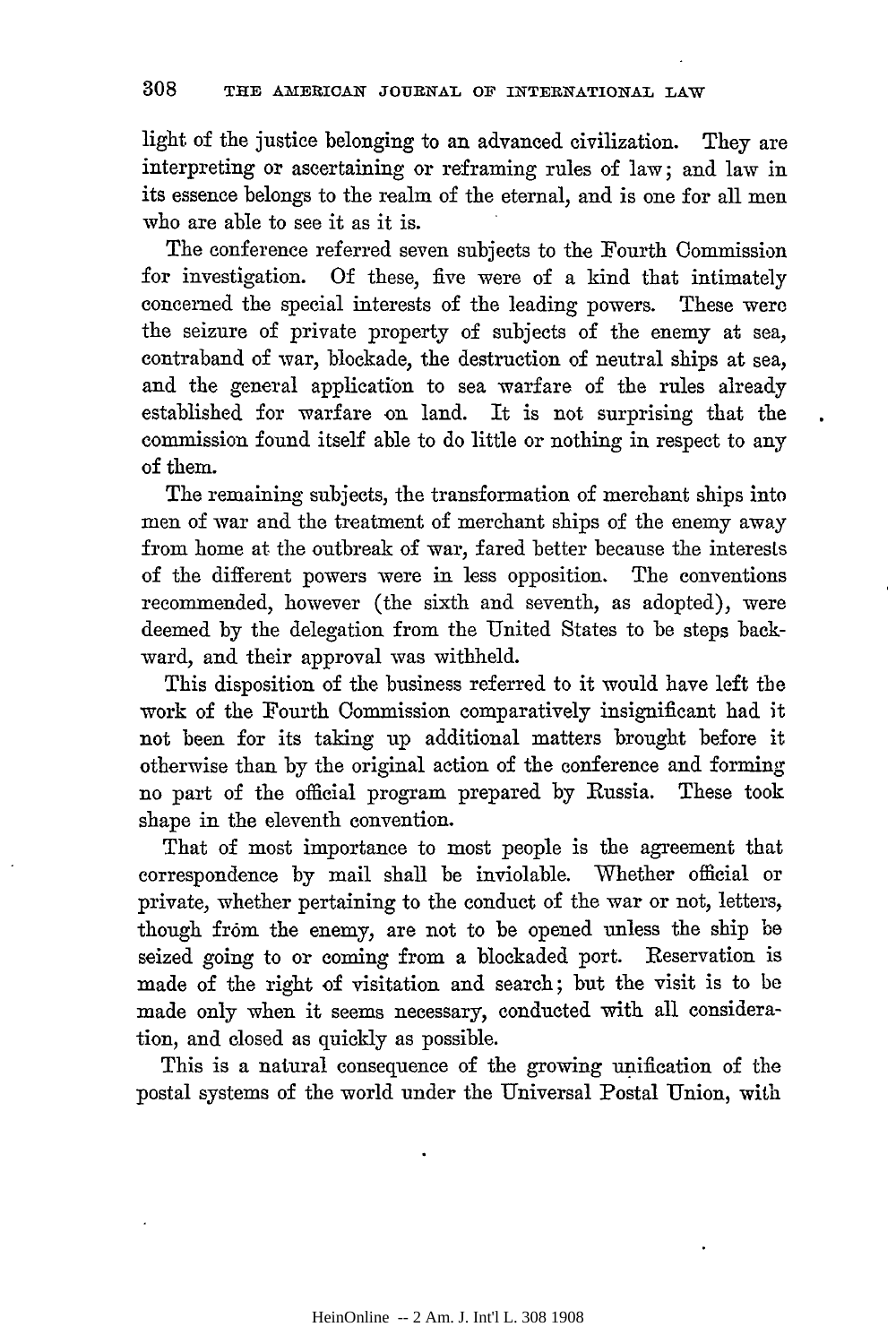its little world legislature, which has been so long and so usefully in operation. It is also a mark of the progress of scientific invention. Letters carried on shipboard are a slow and cumbrous mode of sending intelligence, when compared with what is offered by methods of electrical transmission. Little was therefore asked in extending the rule of inviolability of postal matter even to enemy's ships bearing enemy's dispatches.

Germany brought this subject before the commission and treated it as an incident of the law of contraband. Herr Kriege presented the views of his delegation in that connection:

Postal relations [he said] have at our epoch such importance — there are so many interests, commercial or other, based on the regular service of the mail - that it is highly desirable to shelter it from the perturba- tions which might be caused by maritime war. On the other hand, it is hardly probable that the belligerents who control means of telegraphic and radio-telegraphic communication would have recourse to the ordinary use of the mail for official communications as to military operations. The advantage to be drawn by belligerents from the control of the postal service therefore bears no proportion to the prejudicial effect of that control on legitimate commerce.'

The German proposal was but slightly modified in the convention as adopted. It did not originally contain the saving as to blockade runners, but the incorporation of that limitation was obviously proper.

The doctrine so vigorously supported by the Supreme Court of the United States in *The Paquette Habana2* was brought to the notice of the commission by its president, M. de Martens, who invited discussion as to the liability of fishing boats to be seized as prize, by special reference to it in a *questionnaire* which he sent out to its members.

The presiding officer of any deliberative body has in Europe even greater opportunities of influence and control than belong to such a position in the United States. **A.** de Martens, as president of the Fourth Commission, used his initiative with great effect. He also

**<sup>2</sup>175 U. S. 677.**

**<sup>&#</sup>x27; See a discussion of this subject in Hershey's International Law and Diplomacy of the Russo-Japanese War, p. 153** *et seq.*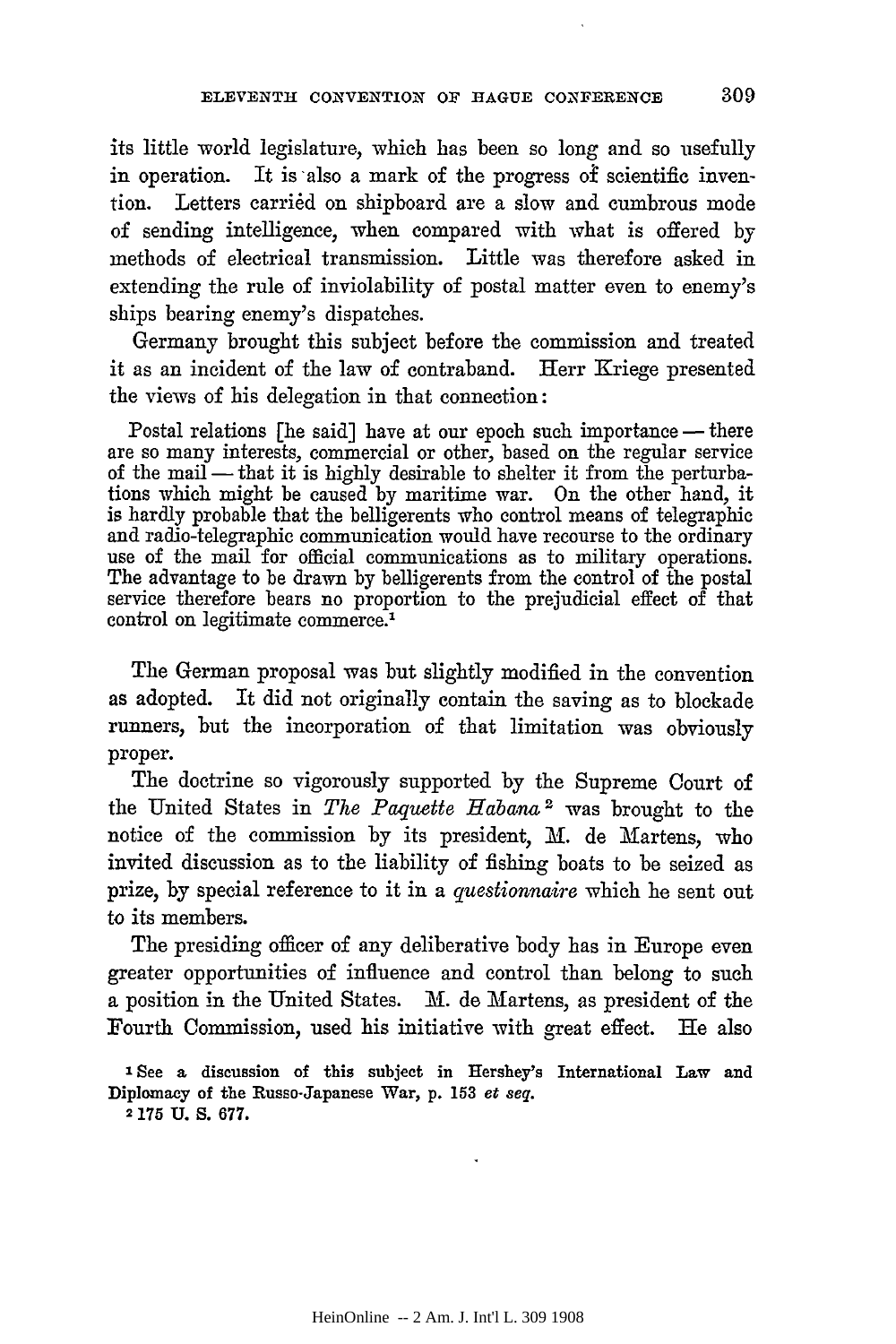gave, on many occasions, a turn to the direction of discussion which proved decisive." In summing up a debate, before putting the question, he had the art of letting the full weight of his own opinion be felt, without declaring it, though occasionally speaking out with great plainness. In closing the discussion on the proposal to affirm the inviolability of all private property at sea, to support which a quotation from one of his own works had been read, he observed that he had indeed so expressed himself forty years ago; "he was then by conviction a partisan of the rule of inviolability, but that since that distant epoch he had become more circumspect regarding this delicate question." A vote having been taken, showing twenty powers in favor of the proposal to eleven (including Russia) in opposition and one not participating, he remarked that in view of the populations of the powers voting against it, and their naval strength, the result hardly possessed the value of a decisive indication of international sentiment.3

The proposed exemption of fishing boats received its first definite form at the hands of Portugal. Her delegation (annexe 45) suggested that it be confined to boats in the territorial waters of the country, or in the usual fishing zone off its coasts. 'Mindful of the Dogger Bank incident, they added a prohibition of approach by the boats near to men of war of the enemy. Large fishing vessels, destined for distant voyages, were to be subjects of prize.

Austria-Hungary presented a more liberal scheme. This (annexe 43) included any small craft found in territorial waters engaged in *" conomie rurale,"* or petty local traffic. They might, however, be seized if needed for military use, but in such case the owners were to be indemnified.

Norway proposed that the indemnity should cover the value of the boat and 10 per cent. additional; this to be paid over at the time of seizure, if possible.

The Italian delegation now called attention to a provision in their code by which the ships of a belligerent employed on a purely scientific mission might remain in Italian ports as long as they chose, and advocated an extension of the proposed exemption of fishing

**3** Session of July **17.**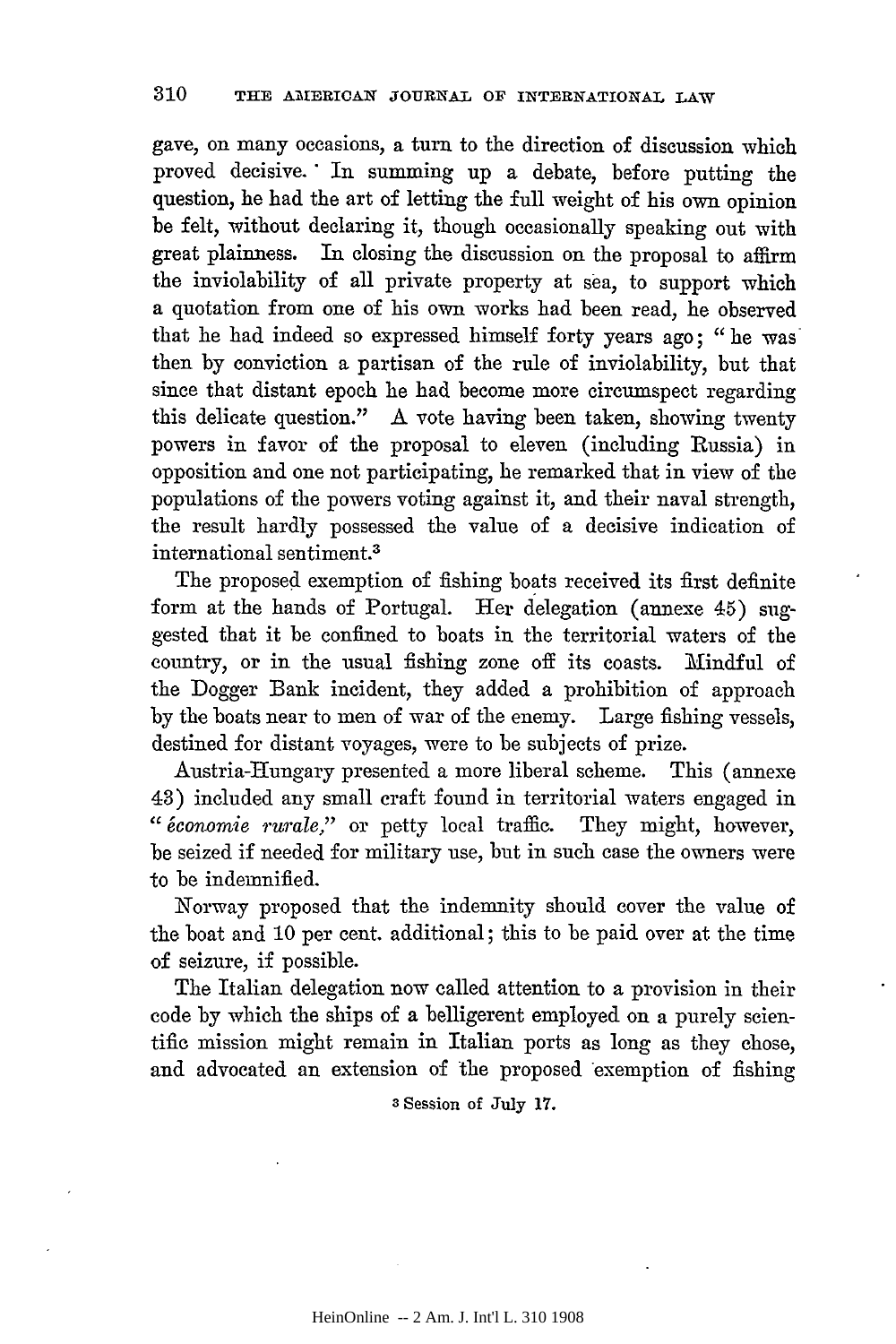craft to all vessels employed in scientific or humanitarian voyages. From France came the suggestion that voyages for religious and missionary purposes should be included.

The provisions finally adopted showed that humanitarian rather than military considerations controlled the commission. The feeling may be said to have been universal that wherever the range of war could be contracted in these directions, without serious interference with military necessities, it should be. The somewhat ambiguous phrase, "rural economy," was thus replaced by "services of petty local navigation;" and, contrary to the repeated insistence of the president, the exemption was made seemingly applicable to vessels moved **by** steam or other mechanical power.

No attempt was made to define how far coast fishing might extend beyond strictly territorial waters.

The provisions in the eleventh convention as to the fate of crews of captured merchantmen of the enemy were brought before the commission by Great Britain and Belgium. Their adoption constitutes a long step in advancing the interests of commerce. They take the crews out of the position of prisoners of war; release them entirely, if they are not enemies; and, if they are, release them on parole, to be evidenced **by** their written promise. The authorities of the enemy are to be notified of the names of those paroled, and are forbidden knowingly to employ them thereafter in military operations during the continuance of the war.

The discussion of this feature of the convention occupied much of the time of the commission during several sessions. It was fully recognized as a wide departure from the laws of war, as heretofore existing.<sup>4</sup> On the other hand, the vast proportions of modern international trade were felt to demand a new measure of protection, in the common interest of mankind.

That the field of war is likely to be narrower at the three points covered by this convention must be pronounced a gain to humanity. The general ratification of the eleventh convention would be a permanent extension of the bounds of peace. The prospect of such

**4 See,** *e.* **g.,** the conventions between **Great Britain and France** of **1854 and 1860, quoted in Atherly-Jones on Commerce in War, p.** 584.

311